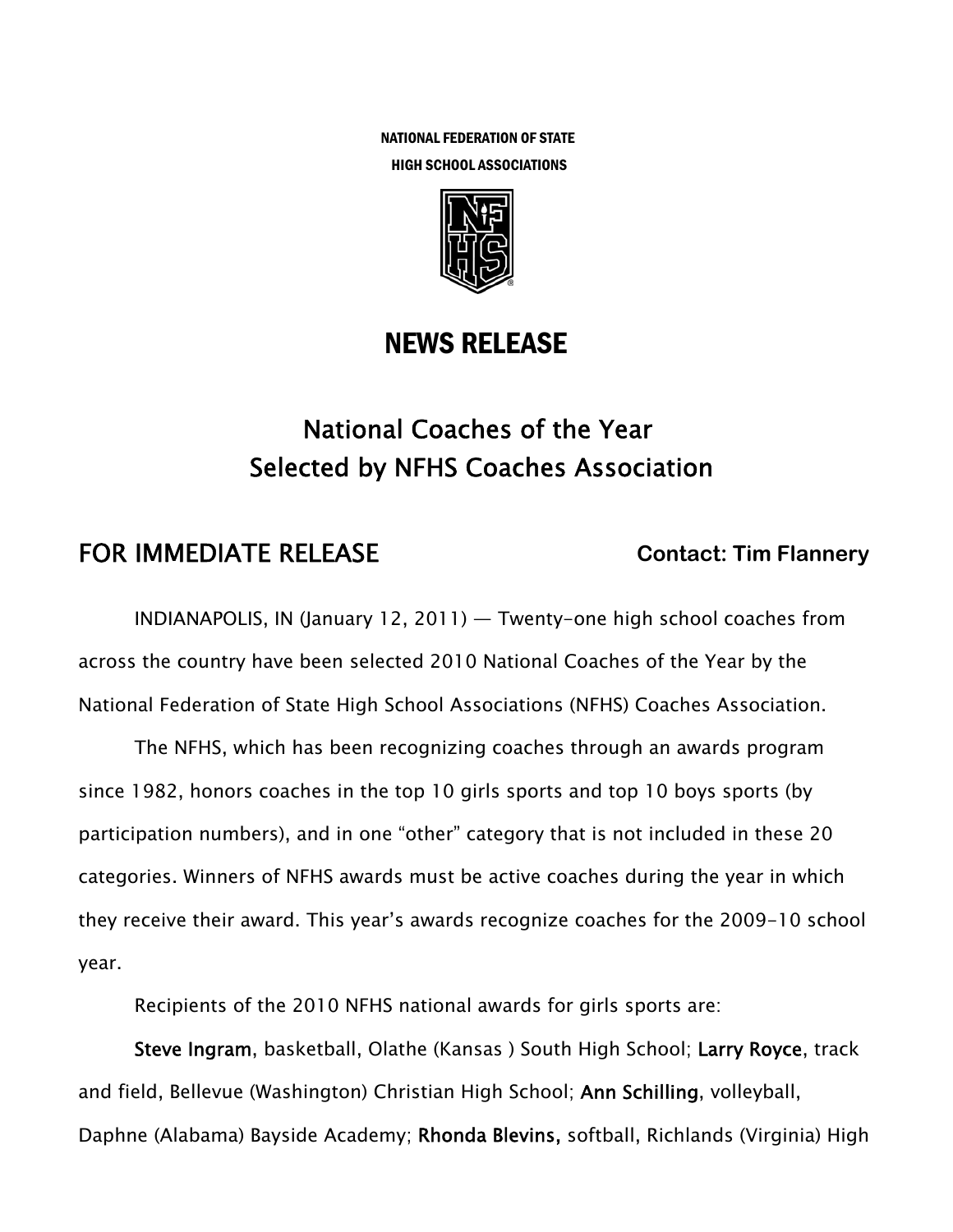School; Diane Davey, soccer, Plano (Texas) Senior High School; Jeffrey Holman, tennis, Haddonfield (New Jersey) Memorial High School; Joe Volk, cross country, Medford (Oregon) St. Mary's School; Rex Watkins, swimming and diving, Albany (Oregon) Crescent Valley High School; Terri Simonetti-Frost, field hockey, Columbus (Ohio) Thomas Worthington High School; and Greg Guinn, golf, West Liberty (Iowa) High School.

Recipients of this year's national awards for boys sports are:

Thomas Stone, football, Packwood (Iowa) Pekin High School; Tony Mauldin, basketball, Garland (Texas) Lakeview Centennial High School; John McInnis, track and field, Brandon (Mississippi) High School; Mac Whitaker, baseball, Cynthiana (Kentucky) Harrison County High School; Terry Michler, soccer, St. Louis (Missouri) CBC High School; Bobby Jefferson, wrestling, Muskogee (Oklahoma) High School; Christopher Young, cross country, Ionia (Michigan) High School; Lawrence Ries, golf, Flemington (New Jersey) Hunterdon Central High School; Jeff Wood, tennis, Portland (Oregon) Jesuit High School; and Mark Onstott, swimming and diving, Winnetka (Illinois) New Trier High School.

The recipient of the National Coach of the Year Award for other sports is Joanne Thaw, girls gymnastics, Newton (Kansas) High School.

In addition to the 21 National Coaches of the Year, the NFHS Coaches Association has selected William (Mickey) Corcoran of Dumont, New Jersey, as the recipient of the National Coach Contributor Award. This award is presented to an individual who has gone above and beyond and who exemplifies the highest standards of sportsmanship, ethical conduct and moral character, and who carries the endorsement of his or her respective state high school association.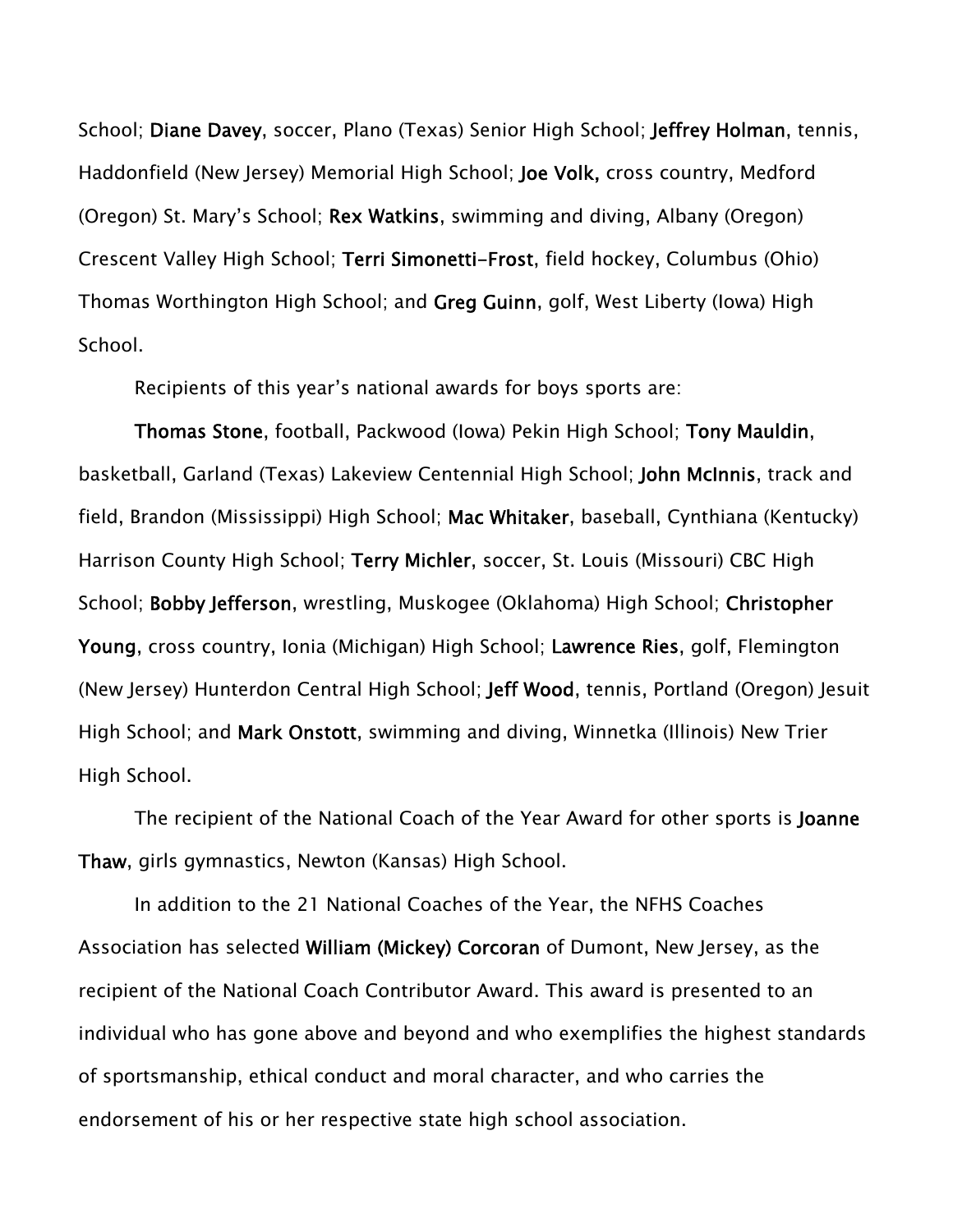Corcoran, best known as "the mentor" in New Jersey interscholastic athletics, started his career of teaching and coaching basketball at Horace Mann School for Boys in New York City in 1948. He also coached girls basketball before retiring in 1985. He is a longtime golf coach, and has been involved with officiating and timekeeping duties for football, basketball, wrestling and lacrosse, which he continues in retirement.

The NFHS has a contact person in each state who is responsible for selecting deserving coach award recipients. This contact person often works with the state coaches' associations in their respective states. He or she contacts the potential state award recipients to complete a coach profile form that requests information regarding the coach's record, membership in and affiliation with coaching and other professional organizations, involvement with other school and community activities and programs, and coaching philosophy. To be approved as an award recipient and considered for sectional and national coach of the year consideration, this profile form must be completed by the coach or designee and then approved by the executive director (or designee) of the state athletic/activities association.

The next award level after state coach of the year is sectional coach of the year. The NFHS is divided into eight geographical sections. They are as follows: Section 1 – Northeast (CT, ME, MA, NH, NJ, NY, RI, VT); Section 2 – Mideast (DE, DC, KY, MD, OH, PA, VA, WV); Section 3 – South (AL, FL, GA, LA, MS, NC, SC, TN); Section 4 – Central (IL, IN, IA, MI, WI); Section 5 – Midwest (KS, MN, MO, NE, ND, SD); Section 6 – Southwest (AR, CO, NM, OK, TX); Section 7 – West (AZ, CA, HI, NV, UT); and Section 8 – Northwest (AK, ID, MT, OR, WA, WY).

The NFHS Coaches Association has an advisory board, composed of a chair and eight sectional representatives, which considers the state award recipients from the states in their respective sections and selects the best candidates for the sectional